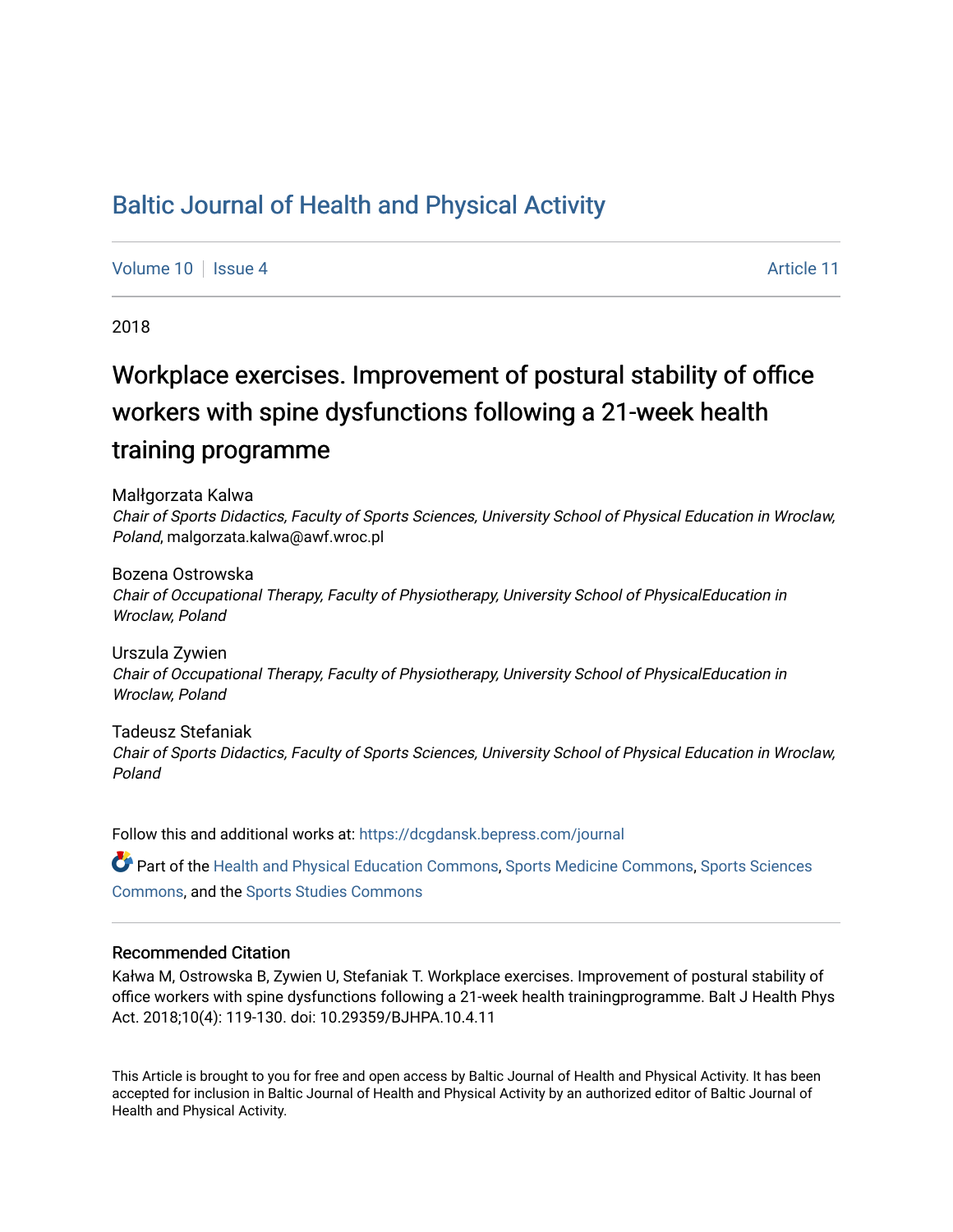**doi: 10.29359/BJHPA.10.4.11**

## **Workplace exercises. Improvement of postural stability of office workers with spine dysfunctions following a 21-week health training programme**

**Małgorzata Kałwa1 ADEF, Bożena Ostrowska2 BCD, Urszula Żywień2 B, Tadeusz Stefaniak1 DE**

<sup>1</sup> Chair of Sports Didactics, Faculty of Sports Sciences, University School of Physical Education in Wroclaw, Poland

**D** Data Interpretation **E** Manuscript Preparation

**Authors' Contribution: A** Study Design **B** Data Collection **C** Statistical Analysis

- **F** Literature Search
- **G** Funds Collection

<sup>2</sup> Chair of Occupational Therapy, Faculty of Physiotherapy, University School of Physical Education in Wroclaw, Poland

| abstract                     |                                                                                                                                                                                                                                                                                                                                                                                                                     |
|------------------------------|---------------------------------------------------------------------------------------------------------------------------------------------------------------------------------------------------------------------------------------------------------------------------------------------------------------------------------------------------------------------------------------------------------------------|
| <b>Background:</b>           | The study sought to assess the postural balance of office workers with spine dysfunctions before and<br>after 5-month health training designed to improve postural stability. The essence of the work was also<br>to know the relationship between balance exercises and the changes of spinal pain.                                                                                                                |
| <b>Material and methods:</b> | Persons qualified for the study were those who had worked for, at least, 6 years in a sitting position for<br>approximately 8 hrs/day, completed a full training cycle and fulfilled all participation criteria (women,<br>$n = 15$ ).                                                                                                                                                                              |
| <b>Results:</b>              | Exercising resulted in improved balance parameters, with attendance at 56% and the task completion<br>rate of 60% in each week. Reduced asymmetry of sensitivity to pressure on paraspinal tissues at C4–C5<br>and L3-L4 was observed, even though the 21-week exercise cycle was insufficient to raise the pain<br>threshold in the study participants.                                                            |
| <b>Conclusions:</b>          | Multidisciplinary ambulatory rehabilitation (education $+$ health training therapy) mobilises office<br>workers and improves motricity, essential for a safe stable posture. Training reduces spine pain<br>asymmetry in female office workers; however, the 5-month training programme lasting, on average,<br>35 min. twice a week is too short to reduce spinal pains significantly only by means of exercising. |
| Kev words:                   | office training, postural stability, spine pain prevention.                                                                                                                                                                                                                                                                                                                                                         |
| article details              |                                                                                                                                                                                                                                                                                                                                                                                                                     |

|                               | Article statistics: Word count: 3,024; Tables: 6; Figures: 1; References: 35                                                                                                                                                                                                                                                                                                                                                                                                                                                                                                                                                                                                                                                                                                                                                                                  |
|-------------------------------|---------------------------------------------------------------------------------------------------------------------------------------------------------------------------------------------------------------------------------------------------------------------------------------------------------------------------------------------------------------------------------------------------------------------------------------------------------------------------------------------------------------------------------------------------------------------------------------------------------------------------------------------------------------------------------------------------------------------------------------------------------------------------------------------------------------------------------------------------------------|
|                               | Received: May 2017; Accepted: October 2018; Published: December 2018                                                                                                                                                                                                                                                                                                                                                                                                                                                                                                                                                                                                                                                                                                                                                                                          |
|                               | Full-text PDF: http://www.balticsportscience.com                                                                                                                                                                                                                                                                                                                                                                                                                                                                                                                                                                                                                                                                                                                                                                                                              |
| Copyright                     | © Gdansk University of Physical Education and Sport, Poland                                                                                                                                                                                                                                                                                                                                                                                                                                                                                                                                                                                                                                                                                                                                                                                                   |
| Indexation:                   | Celdes, Clarivate Analytics Emerging Sources Citation Index (ESCI), CNKI Scholar (China National Knowledge<br>Infrastructure), CNPIEC, De Gruyter - IBR (International Bibliography of Reviews of Scholarly Literature in<br>the Humanities and Social Sciences), De Gruyter - IBZ (International Bibliography of Periodical Literature in<br>the Humanities and Social Sciences), DOAJ, EBSCO - Central & Eastern European Academic Source, EBSCO -<br>SPORTDiscus, EBSCO Discovery Service, Google Scholar, Index Copernicus, J-Gate, Naviga (Softweco, Primo<br>Central (ExLibris), ProQuest - Family Health, ProQuest - Health & Medical Complete, ProQuest - Illustrata: Health<br>Sciences, ProQuest - Nursing & Allied Health Source, Summon (Serials Solutions/ProQuest, TDOne (TDNet),<br>Ulrich's Periodicals Directory/ulrichsweb, WorldCat (OCLC) |
| <b>Funding:</b>               | The research received no specific grant from any funding agency in the public, commercial, or not-for-profit<br>sectors.                                                                                                                                                                                                                                                                                                                                                                                                                                                                                                                                                                                                                                                                                                                                      |
| <b>Conflict of interests:</b> | Authors have declared that no competing interest exists.                                                                                                                                                                                                                                                                                                                                                                                                                                                                                                                                                                                                                                                                                                                                                                                                      |
| <b>Corresponding author:</b>  | Corresponding author: Małgorzata Kałwa PhD, I.J. Paderewski st. 35, 51-612 Wrocław, Poland; phone/fax no.: +48<br>71 347 3039; e-mail: malgorzata.kalwa@awf.wroc.pl.                                                                                                                                                                                                                                                                                                                                                                                                                                                                                                                                                                                                                                                                                          |
| <b>Open Access License:</b>   | This is an open access article distributed under the terms of the Creative Commons Attribution-Non-commercial<br>4.0 International (http://creativecommons.org/licenses/by-nc/4.0/), which permits use, distribution, and<br>reproduction in any medium, provided the original work is properly cited, the use is non-commercial and is<br>otherwise in compliance with the license.                                                                                                                                                                                                                                                                                                                                                                                                                                                                          |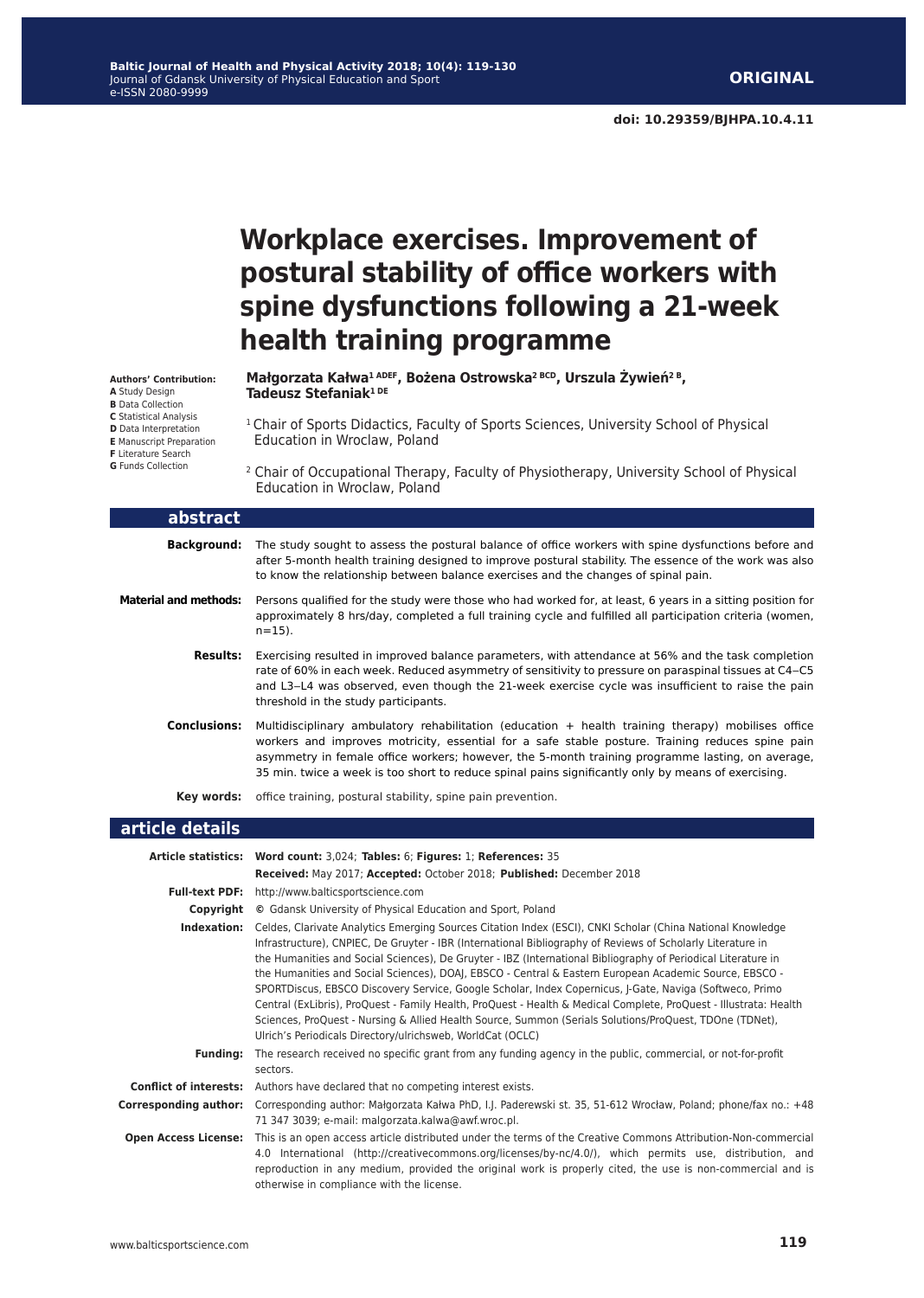### **introduction**

Better postural stability means better spatial body control and, consequently, greater safety. Working while sitting for hours limits one's ability to control body movement and induces many postural and functional dysfunctions [1, 2]. Such changes may become fixed, causing the locomotor system's temporary inability to maintain an upright position and a stable body posture [3–6].

There have been numerous studies in recent years, aimed at assessing the control of the body's centre of gravity across different populations [7–10]. The interest in human body balance, as an injury predictor, has been partly sparked by the growing rate of dysfunctions of the entire locomotor system in an increasingly younger population [11–14]. If the pace of development of pathophysiological locomotor system changes in job market entrants is not curbed, the social systems will go bankrupt, given the current demographic forecasts [15, 16]. Therefore, searching for solutions consisting in specific activities preventing such limitations seems essential to improve the present physical condition of workers and to reduce labour and social costs. A relatively cheap solution to reduce such costs is preventive programmes implemented by employers, as part of obligatory occupational safety training. An example of such a programme is presented in this paper.

In 2013–2015, the authors cooperated with an agri-food processing company in Bielany Wrocławskie, which employs ca. 200 persons, including 140 office workers. The company's management was interested in implementing a preventive programme to find out whether health training on company premises would mobilise employees with spine dysfunctions and improve their safety during and after work. The cooperation consisted in incorporating a series of topics concerning spine injury prevention and work ergonomics into the obligatory training organised for the whole staff by the Cargill Poland, Branch Bielany Wrocławskie Enviromental, Safety and Health Department. The training was held twice a year, separately for production and office employees. Additionally, as part of annual "Health Week" campaigns, individual consultations were held with an expert on workplace ergonomics. As a result of those educational campaigns, a 21-week health training programme was completed on company premises, for office workers feeling functional pain in the spine and paraspinal tissues or discomfort in a sitting position.

The study sought to assess the postural balance of office workers with spine dysfunctions before and after 21-week health training designed to improve their postural stability. It also sought to answer the question whether the actual (implemented) dose of exercise would increase the subjects' physical activity, change sensitivity to the pressure on vertebral tissues at C4 and L3 and improve utilitarian motricity among the examined women and whether there are correlations between these changes.

### **material and methods**

#### **participants**

Following a 3-year training campaign aimed at injury prevention in the broad sense, 45 volunteers aged 23–59, with low physical activity levels (i.e. physical activity at leisure ‒ 50‒90 min a week or 15 min a day with a moderate intensity (e.g. walking) [17] and numerous general fitness limitations, joined the physical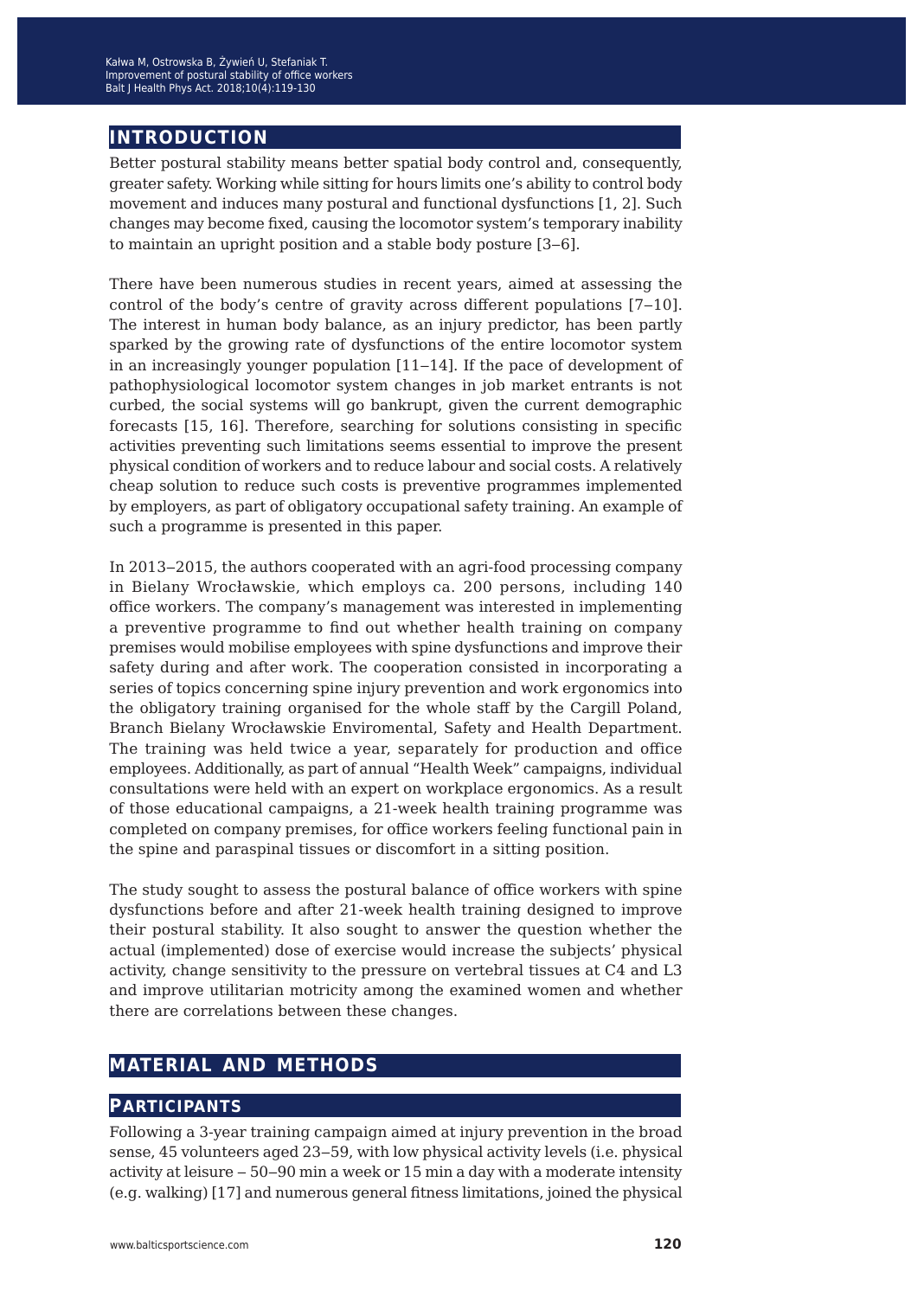training programme. Ultimately, 15 women who had fulfilled the programme participation criteria were qualified for the study. Namely, changes in postural balance parameters were assessed in those who had fulfilled the following study criteria (in the order of importance):

- completion of a 21-week exercise programme,
- consent to participation in the study and personal data processing for research purposes,
- work in a sitting position for more than 5 years, at least 6 hours/day,
- age: 27-45,
- diagnosed spine dysfunctions, accompanied by pain, mild ROM limitation, defensive muscle tone, except for conditions resulting from a sudden, i.e. mechanical injury,
- perceived locomotor system ailments,
- reduced self-assessed physical fitness,
- reduced physical activity (MET-min/week < 600),
- body mass not exceeding 30% of the BMI norm.

The exclusion criteria were as follows:

- lack of chronic conditions in the muscular, articular and skeletal systems,
- lack of absolute contraindications to moderate and highly intensive effort,
- lack of chronic nervous, cardiovascular and musculoskeletal system and mental diseases,
- taking drugs affecting body balance, intensified vasomotor symptoms and being after a long illness that required staying in bed.

|                                                                                                   | $0.000 + 0.00 + 0.00$ |
|---------------------------------------------------------------------------------------------------|-----------------------|
| presence of pain (after: Kalwa, Stefaniak [18])                                                   |                       |
| Table 1. Training priorities (highlighted) for the group, specified through the assessment of the |                       |

| No. of person<br>studied | $\mathbf{1}$ | 2            | 3            | $\overline{4}$ | 5 | 6 | $\overline{7}$ | 8            | 9            | 10           | 11           | 12           | 13 | 14             | -15 | Quantity of<br>purpose-<br>specific<br>exercises in<br>a macrocycle<br>[%] |
|--------------------------|--------------|--------------|--------------|----------------|---|---|----------------|--------------|--------------|--------------|--------------|--------------|----|----------------|-----|----------------------------------------------------------------------------|
| Wrist pain               | 1            | $\mathbf{1}$ |              |                | 1 |   |                | $\mathbf{1}$ |              |              |              | 1            |    |                |     | 33.3                                                                       |
| Knee pain                |              |              | 1            |                |   |   |                |              | 2            |              | 1            |              |    |                |     | 26.7                                                                       |
| Lumbar spine pain        | 1            |              | $\mathbf{1}$ | 1              | 1 |   |                | 1            | 1            | 1            | $\mathbf{1}$ |              | 1  |                | 1   | 66.7                                                                       |
| Shoulder pain            | 1            | $\mathbf{1}$ |              |                |   |   | 1              |              |              |              |              | 1            | 2  |                |     | 40                                                                         |
| Hip pain                 | 2            |              |              |                |   | 1 |                | $\mathbf{1}$ |              | $\mathbf{1}$ | $\mathbf{1}$ |              |    | 1              |     | 46.7                                                                       |
| Sacral spine pain        | 1            |              | $\mathbf{1}$ | $\mathbf{1}$   |   |   |                |              | $\mathbf{1}$ | 1            |              |              |    | $\overline{2}$ | 1   | 53.3                                                                       |
| Cervical spine pain      | 1            |              | $\mathbf{1}$ | 1              |   |   | 1              |              |              | 1            |              | $\mathbf{1}$ | 1  |                | 1   | 53.3                                                                       |
| Headache                 | 1            |              |              | 1              |   |   | 1              |              | 1            | 1            |              |              |    |                | 1   | 40                                                                         |

*Legend: 1-sided; 2-sided*

#### **research methods**

To assess postural balance, the stabilographic method was applied, with the use of a Kistler force platform, which measures a signal indicating movements of the centre-of-foot pressure (COP). The study was performed twice, before and after the 21-week exercise programme based on the training plan for persons with movement deficits [18] (Appendix 1).

The balance was measured by means of two 20-second trials of free standing on a sponge placed on a force platform. The feet position on the sponge was limited by the indicated lines, which accounted for the margin of tolerance of the distance of the feet from each other resulting from the width of the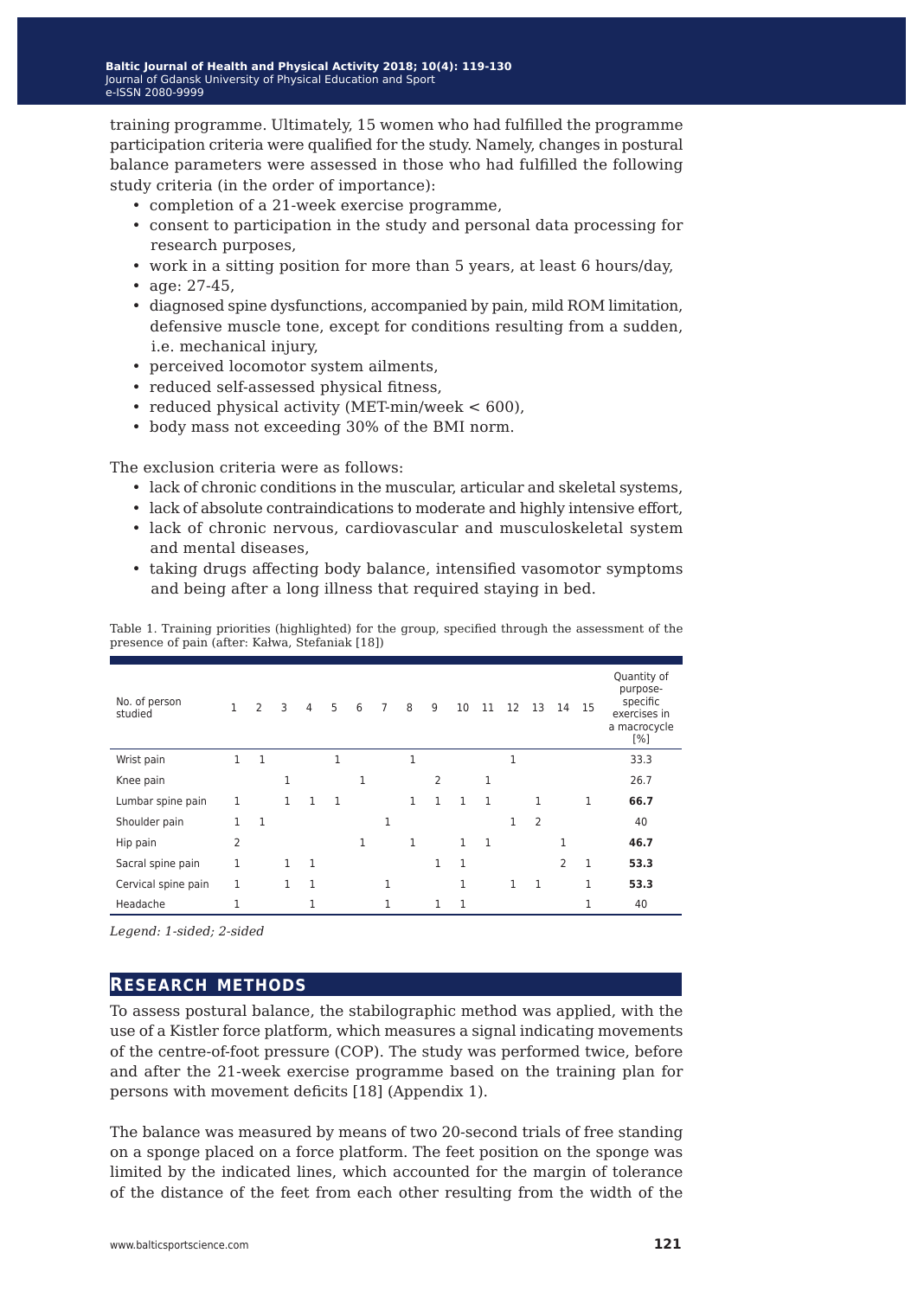subjects' pelvis. That position was photographed to ensure the same feet position on the sponge in the final study.

Before the measurements, 10-minute relaxation exercises were performed in a sitting position, on a chair ensuring ergonomic body position with the legs rested on the ground. The subjects' body position could not cause them pain, discomfort or excessive body tension.

During balance assessment, changes in the centre-of-foot pressure (COP) position were recorded in the anteroposterior and mediolateral planes. The following were analysed:

• Standard deviation (mm), also known as COP signal variability or dispersion, specifies the degree of the difference of COP shifts from the mean COP value. The higher this value, the larger and more diverse the body sways in a standing position.

• Range (mm) – the distance between the threshold values of COP shifts on a given plane. The higher this value, the higher the maximum body posture sways.

• Mean velocity (mm/s) – the quotient of the COP path and the trial time. This parameter indicates the dynamics of the process of adjusting body balance in a standing position. The higher the mean velocity of sways, the more dynamic the balance adjustment process.

• Fractal dimension – a non-linear measure of COP dynamics. The higher the fractal dimension, the better the balance system is at adapting.

• Entropy – a non-linear measure of COP dynamics. The less attention is given to maintaining position (higher automatism), the larger the entropy (higher COP irregularity).

• Frequency (Hz) – describes the nervous system activity (the effects of a central nervous system decision undertaken to stabilise the body). The bigger the problems with maintaining trunk stability, the higher the frequency [19].

To assess selected motor skills, tests recommended by Lord et al. were used [20]: assessment of the force of knee joint extensors [21], simple reaction time and joint position sense – proprioception [22]. Spine pain threshold assessment was performed by means of algometry, which took into account a measurement of the force of pressure on the tissue at C4‒C5 and L3‒L4 on the spine's right and left side using an FDIX RS232 algometer [N/cm<sup>2</sup>] [23]. Physical activity manifestations were assessed using an IPAQ-short test, with three categories: 1-non-active; 2-minimally active; 3-active [24].

The statistical analysis was performed using the Statistica 10 software, taking into account the t-test for dependent samples after a prior assessment of the results distribution with the Shapiro-Wilk test. The significance of differences in body balance parameters was determined using a single-factor analysis of variance (ANOVA), with the level of statistical significance adopted at  $p \le 0.05$ . The relationships were assessed using the Pearson correlation.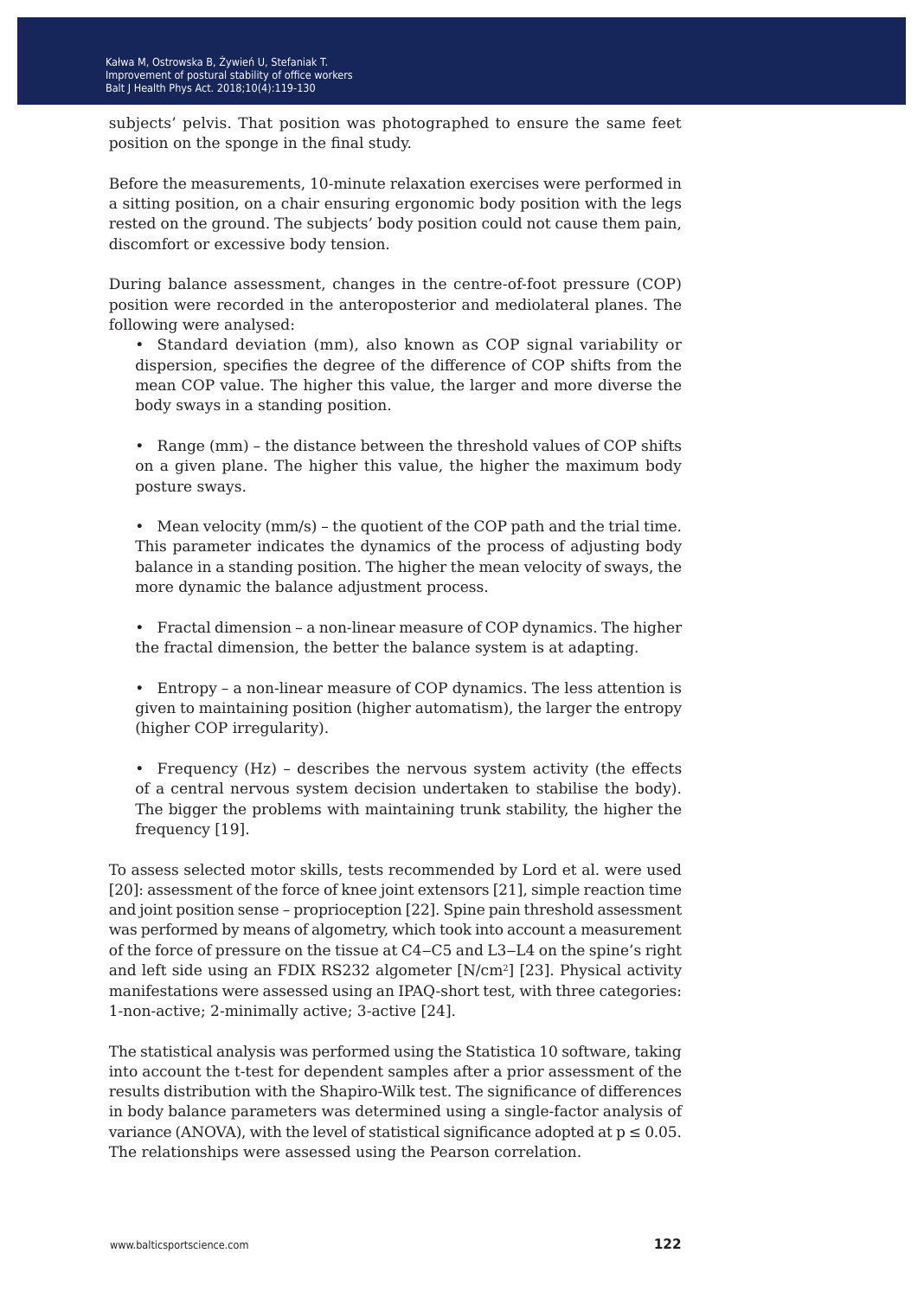#### **training and study organisation**

Group training was pursued for 21 weeks, with the progressive load volume and the learning of self-adjustable exercise planning. It was designed on the basis of systemic planning [18] (Appendix 1). Each week, one training unit was completed after work from 16:10 to 17:40, with an instructor who taught exercise techniques to be performed at home. The required techniques were photographed. The remaining units were to be completed by the participants on their own, based on the taken photographs and as instructed by the therapist. The subjects received a training plan with goals and exercise sets, taking into account individual contraindications to exercises. The measurements were made after work at a specially adapted conference room. During the studies on company premises the required testing standards were ensured, including proper space, temperature and air humidity as well as the lack of any disruptions by third parties.

#### **results**

The average office work time in the observed group was  $8.43 \pm 1.03$  [hrs/day]. The planned health training macrocycle for that group included 63 training sessions over 21 weeks. The degree of training plan completion by the group amounted to  $35.5 \pm 11.24$  training sessions, which means a  $56.35\% \pm 17.84\%$ attendance. This result determined the average level of the subjects' physical activity as twice per week. However, each week the subjects completed only 57% of the tasks within the average time of 34 minutes and 14 seconds  $\pm$  7 min. and 42 sec., which, nevertheless, proved effective attendance, resulting in a significant improvement of the participants' physical activity, manifested in a change of the IPAQ category (Table 2).

Table 2. Initial and final values of the assessed parameters.  $N = 15$ ; T-test for dependent samples, with highlighted significant p values < .0500

| Parameter                    | Study 1<br>Mean $\pm$ sd | Study<br>Mean $\pm$ sd | t        | р      | Confidence<br>level<br>$-95.000\%$ | Confidence<br>level<br>+95.000% |
|------------------------------|--------------------------|------------------------|----------|--------|------------------------------------|---------------------------------|
| Body mass [kg]               | $69.47 + 9.52$           | $68.26 \pm 9.65$       | 2.044    | 0.0603 | $-0.0593$                          | 2.4593                          |
| BMI [value]                  | $24.86 \pm 3.85$         | $24.43 \pm 3.65$       | 2.105    | 0.0538 | $-0.0082$                          | 0.8759                          |
| MET [min/week]               | $442.97 + 293.20$        | $1039.60 \pm 304.66$   | $-5.411$ | 0.0006 | $-1.0593$                          | $-0.3998$                       |
| IPAQ [category]              | $1.07 \pm 0.60$          | $2.06 \pm 0.74$        | $-5.785$ | 0.0003 | $-1.0621$                          | $-0.4046$                       |
| Reaction time [ms]           | $0.265 \pm 0.042$        | $0.261 \pm 0.039$      | $-0.075$ | 0.9411 | $-0.0278$                          | 0.0259                          |
| Leg strength $R[N]$          | 38.80 ±12.23             | $45.50 \pm 13.83$      | $-4.025$ | 0.0120 | $-10.2703$                         | $-3.1297$                       |
| Leg strength $L[N]$          | $38.20 \pm 13.46$        | $45.53 + 15.34$        | $-3.105$ | 0.0148 | $-12.3987$                         | $-2.2679$                       |
| P-prio LL sym                | $1.12 \pm 0.66$          | $1.06 \pm 0.95$        | 0.245    | 0.8010 | $-0.4644$                          | 0.5844                          |
| P-prio 45° LL                | $4.71 \pm 3.60$          | $2.96 \pm 3.29$        | 2.604    | 0.0208 | 0.3078                             | 3.1856                          |
| Bend forward* [cm]           | $10.90 \pm 6.91$         | $2.13 \pm 8.55$        | 6.774    | 0.0000 | 6.0137                             | 11.5863                         |
| Sideway flexion R [°]        | $31.40 \pm 8.34$         | $43.33 + 12.35$        | $-5.198$ | 0.0001 | $-16.8575$                         | $-7.0091$                       |
| Sideway flexion $L[\degree]$ | $33.93 + 5.86$           | $43.47 + 9.92$         | $-4.232$ | 0.0008 | $-14.3650$                         | $-4.7016$                       |

Increased physical activity of the subjects improved their body mobility, which manifested itself in a deeper trunk anteversion from a standing position and in a sideway bend with improved bilateral trunk flexion symmetry (Table 2). The training also significantly improved the force of the knee joint extensors in both legs ( $p = 0.0120$ ;  $p = 0.0148$ ) and the sense of position of the legs at the 45° angle. The reaction time and the sense of a symmetric position of limbs in space were not improved.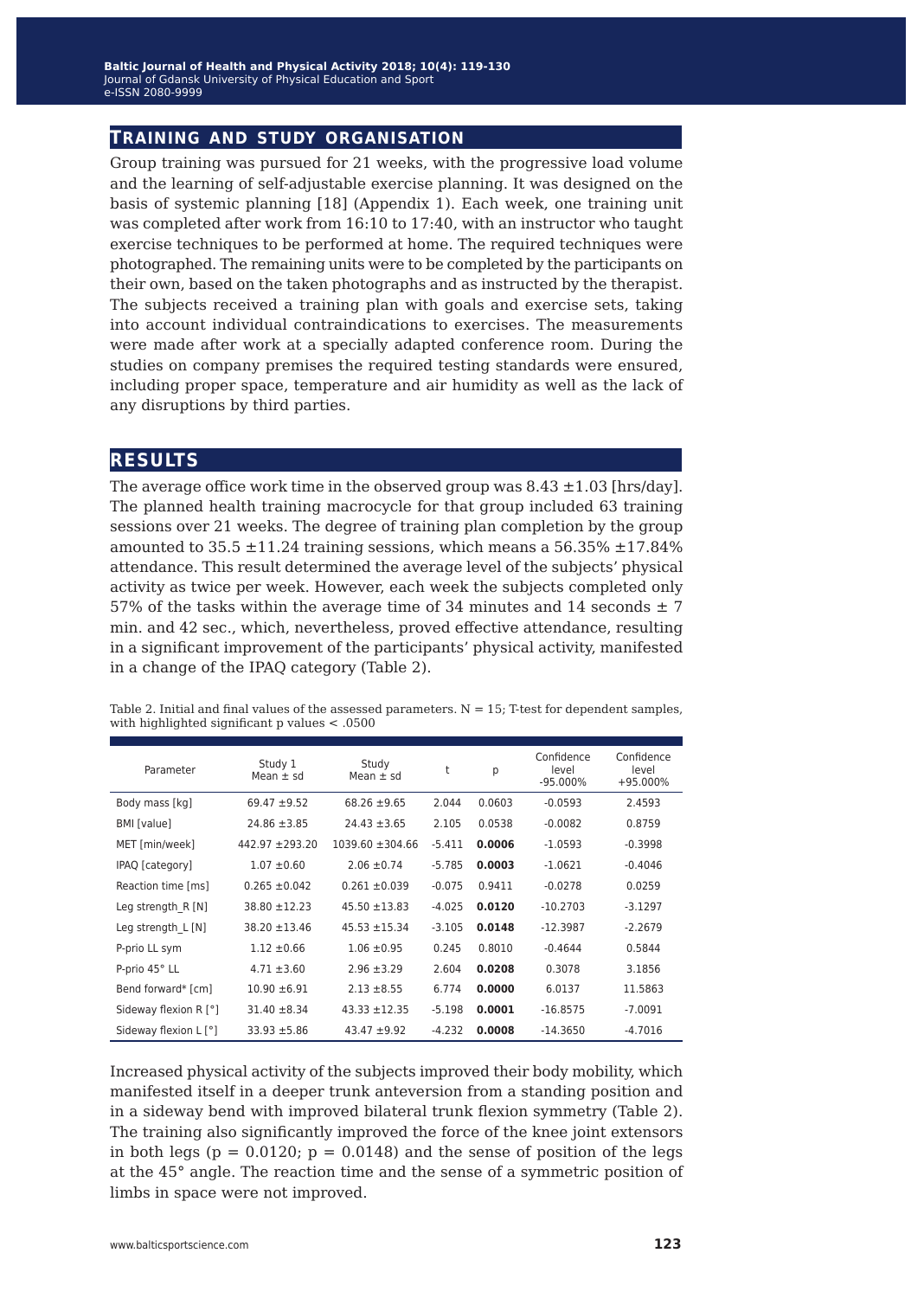Increased physical activity failed to improve the threshold values of pain felt by the subjects. It is, however, noteworthy that the initial study demonstrated a large pain threshold asymmetry in the cervical and lumbar sections, which is statistically illustrated by a large results spread. Although the pain threshold medians and average values were not significantly increased, a higher results clustering in the final study was observed, which suggests reduced asymmetry of chronic pain experienced by the participants.





After the training, a body balance improvement in a standing position on soft ground was also observed. An analysis of the average values of amplitude parameters showed a significant anteroposterior body stability improvement and a slight lateral stability improvement. During free standing on a sponge with eyes open in the anteroposterior plane, there was a significant change in two parameters: a decrease in the range  $(p = 0.0420)$  and in the mean sway velocity ( $p = 0.0019$ ), whereas, in a test with eyes closed, there was a change in three parameters: a decrease in the sway variability (standard deviation) ( $p = 0.0190$ ), the range ( $p = 0.0167$ ) and the mean sway velocity  $(p = 0.0034)$  (Tables 3 and 4). No improvement in the frequency, fractal dimension and entropy was observed. The changes in the mediolateral plane after the training concerned: in the open-eye test – two parameters: a significant decrease in mean velocity ( $p = 0.0330$ ) and entropy ( $p = 0.0398$ ), while in the closed-eye test there was a significant decrease in the mean sway velocity only  $(p = 0.0007)$ . Tables 3 and 4 present the initial and the final study results for the average values, accounting for standard deviations, of COP parameters and of the fractal dimension and entropy in the anteroposterior and mediolateral planes with eyes open and closed.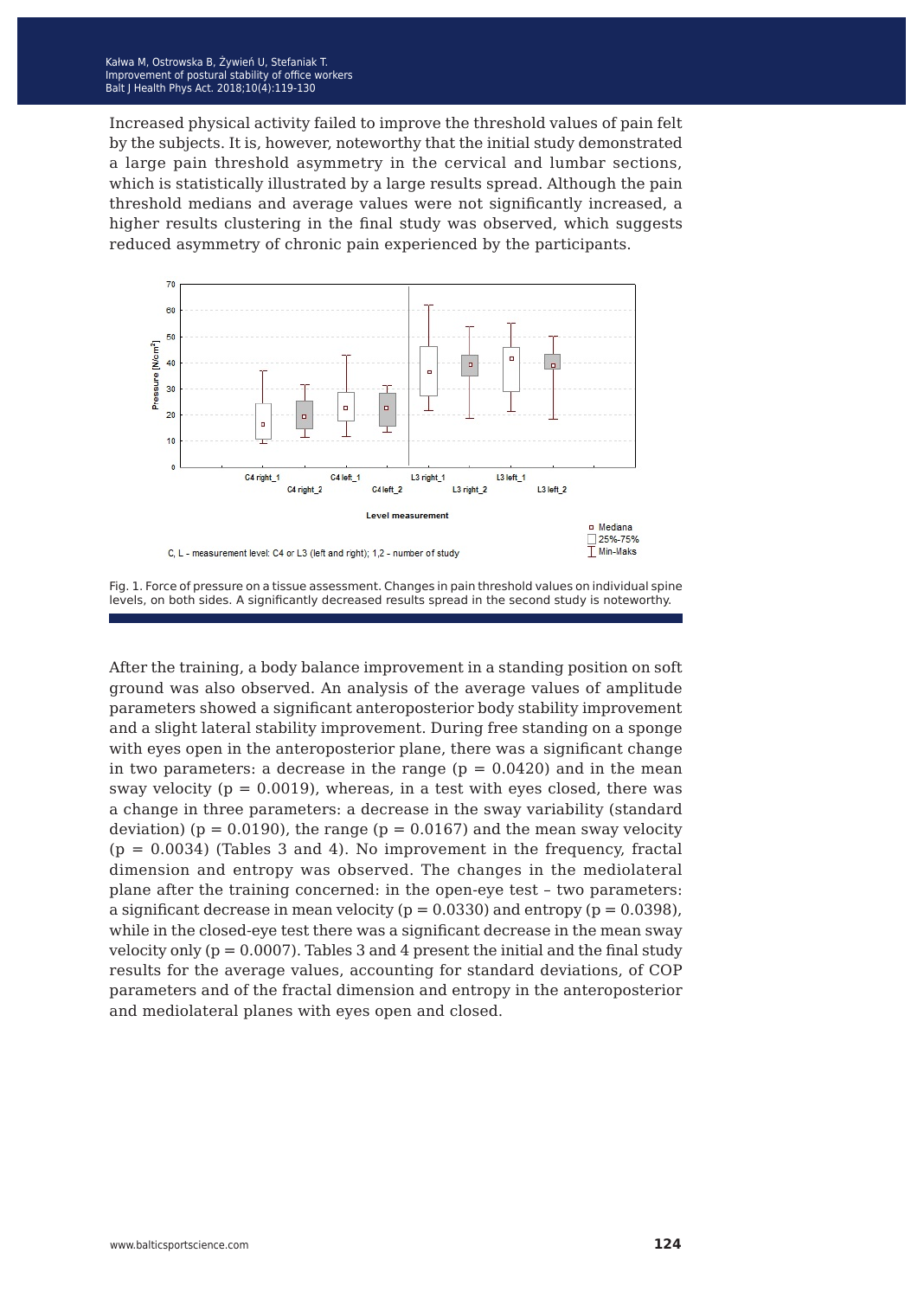Table 3. Average values (±SD) of amplitude parameters of COP (sd) and of fractal dimension (fd) and entropy (se) during standing with eyes open (eo) and closed (ec) on soft ground (sponge) in the anteroposterior plane (ap) before and after therapy

|                                   |                  |                  |        | Standing on a sponge – Anteroposterior plane (ap) |                   |        |
|-----------------------------------|------------------|------------------|--------|---------------------------------------------------|-------------------|--------|
|                                   |                  | Eyes open (eo)   |        |                                                   | Eyes closed (ec)  |        |
| Parameters -<br>designation       | Study I          | Study II         | p      | Study I                                           | Study II          | р      |
| Standard deviation<br>$[mm]$ - sd | $7.70 \pm 2.71$  | $6.49 \pm 1.56$  | 0.2292 | $10.89 \pm 2.83$                                  | $8.61 \pm 1.83$   | 0.0190 |
| Range of sways<br>$[mm] - ra$     | $37.86 \pm 9.60$ | $30.05 \pm 4.10$ | 0.042  | $56.01 \pm 11.87$                                 | $43.02 \pm 10.73$ | 0.0167 |
| Mean velocity<br>$[mm/s] - mv$    | $16.96 \pm 3.20$ | $13.70 \pm 2.26$ | 0.0019 | $27.95 \pm 4.63$                                  | $21.44 \pm 6.06$  | 0.0034 |
| Fractal<br>dimension - fd         | $1.38 \pm 0.07$  | $1.37 \pm 0.07$  | 0.7963 | $1.40 \pm 0.07$                                   | $1.42 \pm 0.05$   | 0.3938 |
| $Entropy - se$                    | $0.81 \pm 0.22$  | $0.71 \pm 0.15$  | 0.3226 | $0.67 \pm 0.16$                                   | $0.66 \pm 0.13$   | 0.7956 |
| Frequency [Hz] – fr               | $0.38 \pm 0.11$  | $0.35 \pm 0.09$  | 0.5097 | $0.43 \pm 0.12$                                   | $0.40 \pm 0.09$   | 0.3311 |

Table 4. Average values  $(\pm SD)$  of amplitude parameters of COP (sd) and of fractal dimension (fd) and entropy (se) during standing with eyes open (eo) and closed (ec) on soft ground (sponge) in the mediolateral plane (ml) before and after therapy

|                                               |                  |                  |        | Standing on a sponge – mediolateral plane (ml) |                   |        |
|-----------------------------------------------|------------------|------------------|--------|------------------------------------------------|-------------------|--------|
|                                               |                  | Eyes open (eo)   |        |                                                | Eyes closed (ec)  |        |
| Parameters -<br>designation                   | Study I          | Study II         | p      | Study I                                        | Study II          | р      |
| Standard deviation<br>$\lceil mm \rceil$ – sd | $5.41 \pm 0.95$  | $5.00 \pm 1.25$  | 0.3759 | $8.13 \pm 1.4$                                 | $7.01 \pm 1.61$   | 0.1728 |
| Range of sways<br>[mm] – ra                   | 27.25 5.49       | $23.98 \pm 4.07$ | 0.1986 | $39.69 \pm 10.26$                              | $36.72 \pm 10.91$ | 0.3616 |
| Mean velocity<br>$\lceil mm/s \rceil$ – $mv$  | $14.48 \pm 2.94$ | $12.27 + 2.79$   | 0.033  | $23.62 \pm 7.56$                               | $18.81 \pm 5.43$  | 0.0007 |
| Fractal<br>dimension - fd                     | $1.41 \pm 0.05$  | $1.43 \pm 0.06$  | 0.4869 | $1.45 \pm 0.03$                                | $1.44 \pm 0.06$   | 0.7495 |
| Entropy - se                                  | $0.81 \pm 0.17$  | $0.69 \pm 0.18$  | 0.0398 | $0.69 \pm 0.08$                                | $0.62 \pm 0.11$   | 0.2373 |
| Frequency [Hz] – fr                           | $0.43 \pm 0.10$  | $0.43 \pm 0.15$  | 0.9761 | $0.46 \pm 0.09$                                | $0.45 \pm 0.14$   | 0.9315 |

An analysis of correlations between postural stability parameters and the results of motor skills assessed in the second study demonstrate an existing relationship between the strengthening of leg muscles in the study period and a decrease in the range, variability and velocity of posture sways in the anteroposterior plane. There was also a decrease in body sways dynamics in the subjects in the mediolateral plane and an improvement of nervous system adaptation to balance changes in the anteroposterior plane (the greater the leg force the smaller the fractal dimension).

An analysis of correlations between the average values of pressure [N/cm2] in sensitive points on the right and left side of the cervical and lumbar sections showed that an improvement in the body stability parameters following purpose-specific training reduces cervical spine pain (Table 5). Furthermore, an increase in the sensitivity threshold in the cervical section after an exercise programme depends on an increase in the pain threshold and lumbar spine mobility improvement (Table 6). This result confirms the correctness of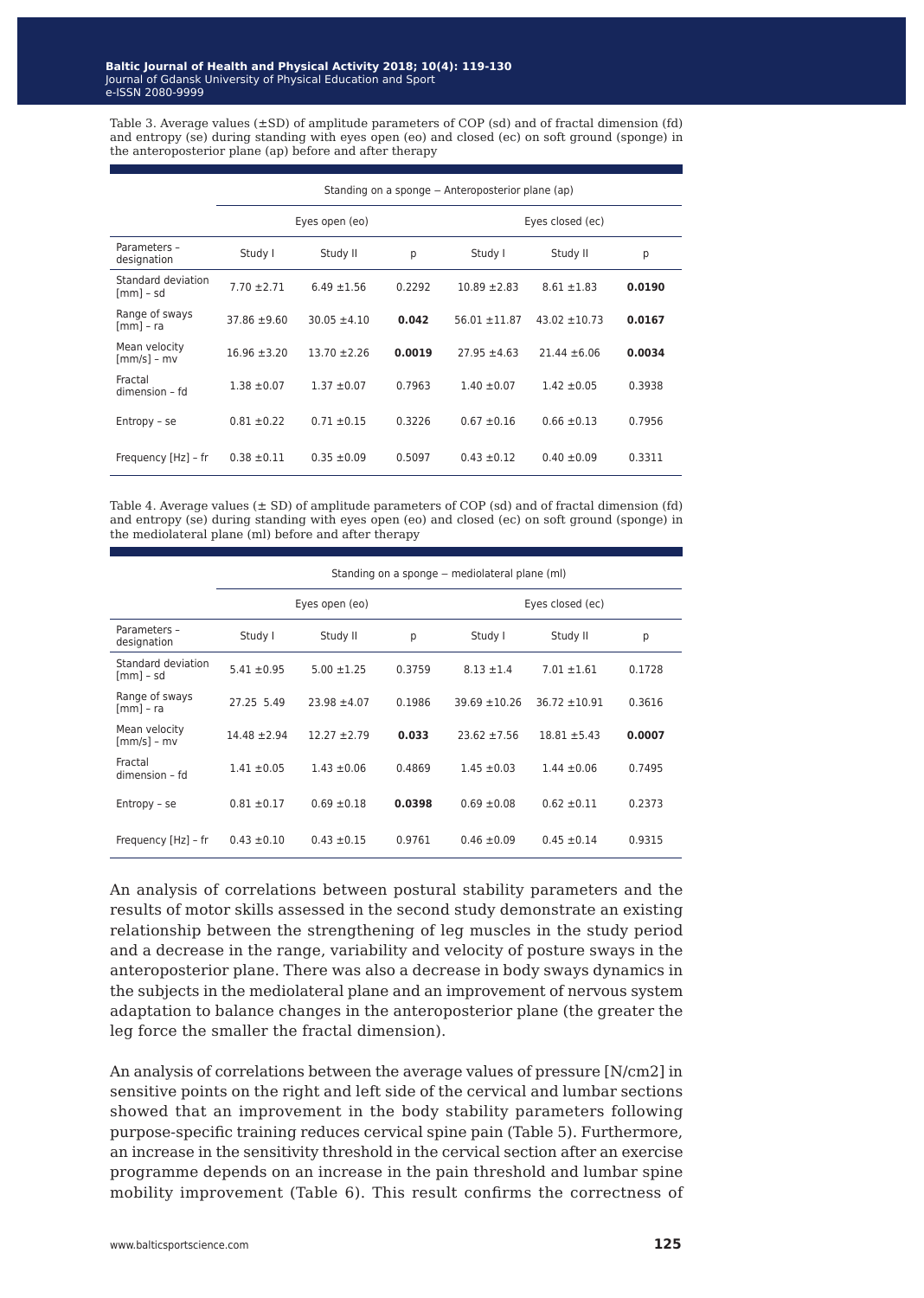the concept of exercises designed to have a comprehensive impact on the spine. Simultaneously, one notes a negative correlation between an improved sense of the symmetric position of legs and a pain threshold reduction in the cervical and lumbar sections on the left side. This result confirms the impact of proprioception improvement through training on a reduction of sensory sensitivity asymmetry.

|                          |                         |          | Eyes open           |                 |                             | Eyes closed                |                     |
|--------------------------|-------------------------|----------|---------------------|-----------------|-----------------------------|----------------------------|---------------------|
| Parameters               | <b>COP</b><br>spread ap | Range ap | Mean<br>velocity ap | Frequency<br>ml | Frractal<br>dimension<br>ml | Fractal<br>dimension<br>ap | Mean<br>velocity ap |
| Strength of<br>right leg | $-0.62$                 | $-0.58$  |                     |                 |                             | $-0.72$                    |                     |
| Strength of<br>left leg  | $-0.54$                 | $-0.55$  | $-0.48$             | $-0.47$         |                             | $-0.71$                    |                     |
| Press C4 R               |                         |          | 0.64                | 0.69            | 0.67                        | 0.66                       | 0.83                |
| Press C4 L               |                         |          | 0.70                | 0.58            | 0.56                        | 0.63                       | 0.84                |

Table 5. Correlation between the force of knee joint extensors, body mobility and pain threshold and balance parameters after the 21-week programme\*

*Legend: ap – anteroposterior plane; ml – mediolateral plane*

*\* Statistically significant results: not bolded p < 0.05; bolded p < 0.01*

Table 6. Correlation between selected motricity parameters and sensitivity to pain after the 21 week programme. Bolded statistically significant results p < 0.05

| Parameter    | Attendance<br>$\frac{0}{0}$ | <b>IPAO</b><br>category | Strength<br>LL R | PPrio<br>LLsym | Press<br>C <sub>4</sub> R | Press<br>C <sub>4</sub> L | Press<br>L3R | Press<br>L3L | Flexion<br>R |
|--------------|-----------------------------|-------------------------|------------------|----------------|---------------------------|---------------------------|--------------|--------------|--------------|
| Strength LLR | 0.72                        | 0.76                    |                  |                |                           |                           |              |              |              |
| Strength LLL | 0.64                        | 0.79                    | 0.99             |                |                           |                           |              |              |              |
| PPrioLL 450  | $-0.37$                     | $-0.42$                 | $-0.43$          | 0.66           |                           |                           |              |              |              |
| Press C4 R   | $-0.23$                     | 0.59                    | $-0.09$          | $-0.55$        |                           |                           |              |              |              |
| Press C4 L   | $-0.36$                     | 0.51                    | $-0.24$          | $-0.59$        | 0.67                      |                           |              |              |              |
| Press L3 R   | 0.09                        | 0.62                    | 0.23             | $-0.55$        | $-0.07$                   | 0.06                      |              |              |              |
| Press L3 L   | $-0.02$                     | 0.54                    | 0.20             | $-0.64$        | 0.10                      | 0.38                      | 0.90         |              |              |
| Bend forward | 0.12                        | $-0.75$                 | $-0.29$          | 0.43           | $-0.45$                   | $-0.57$                   | $-0.24$      | $-0.59$      |              |
| Flexion R    | $-0.37$                     | 0.83                    | $-0.43$          | $-0.57$        | 0.03                      | 0.43                      | 0.38         | 0.51         |              |
| Flexion L    | $-0.31$                     | 0.87                    | $-0.40$          | $-0.60$        | 0.10                      | 0.48                      | 0.40         | 0.76         | 0.91         |

#### **discussion**

One can observe many ailments and dysfunctions resulting from the lack of a proper amount of physical activity among persons with a sedentary job. These include, without limitation, CLBP (chronic low-back pain), CNP (chronic neck pain) or MPS (myofascial pain syndrome) [1, 5, 6, 25]. They are complex dysfunctions, encompassing motor and sensory disturbances within the peripheral and the central nervous system. Prolonged pain may cause morphofunctional changes resulting from static loads on the spine. Pain aside, these syndromes are not a threat to the person's life, but may, nevertheless, significantly lower its quality and work performance [26]. They also often involve many other symptoms, such as weaker muscular force, limited movement range in joints or a sense of muscle stiffness, which is particularly strong after long periods of immobility [2, 4, 26].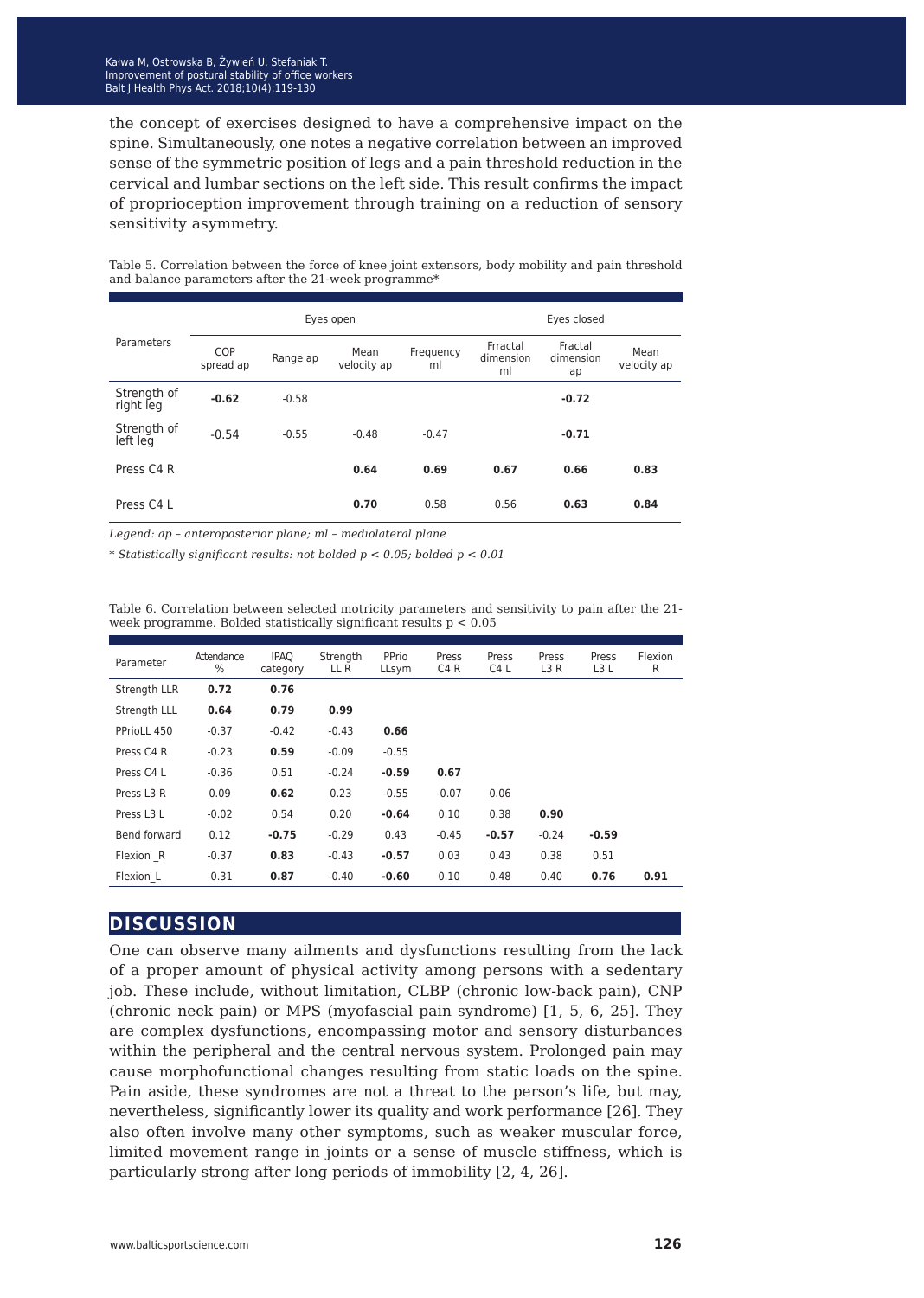Research shows that the above motor system ailments are best prevented by regular physical activity [1, 20, 27]. Kwon et al. asserts that persons with lumbar spine pain should exercise at least  $3-4$  times per week [28]. This study demonstrates that as little as half of that dose may improve a spine condition within approximately 5 months. International public health guidelines recommend promoting any type of physical activity, both leisure time- and work-related [29, 30]. Persons classified as minimally active (based on IPAQ) meet the WHO recommendations as to sufficient physical activity [31]. It follows, however, from the studies that the little physical activity declared by the studied office workers from a factory in Bielany Wrocławskie in the initial study was not sufficient, as they experienced spine pains. It was only a change of activity category to, at least, the second after 21 weeks that made it possible to reduce the dysfunctions felt. One should emphasise that, as recommended by the IPAQ Research Committee, only the lower threshold of high-level physical activity actually constitutes HEPA (Health-Enhancing Physical Activity) and positively affects one's health [29, 32]. Individual body areas exhibit different pressure sensitivity thresholds. Cervical spine tissues are more sensitive than lumbar spine ones [33]. A large asymmetry was observed in the assessment of a tissue's sensitivity to pressure in the studied group in the initial measurement. Admittedly, the 21-week programme did not significantly change pressure tolerance, but it clearly changed the pain threshold asymmetry and remains linked to basic motricity parameters. However, the lack of a significant difference between the medians and average values suggests training time prolongation, with the observed training regularity. The observation time is also important. Therapies of this type are meant not only to obtain the desired changes, but, most importantly, to maintain them. Therefore, single parameteroriented therapies, e.g. pain elimination therapies, prove ineffective in the long term. Thus, an effective formula would provide for a parallel, comprehensive impact on several body areas, which induces the maintenance of favourable changes [9, 34].

The present-day challenges concerning treatment costs reduction, with the current health problems of working persons and the simultaneous economic and demographic changes in developed countries, impose a search for solutions that will be the cheapest from the social policy standpoint. Preventive programmes providing for compensation exercises for employees during or immediately after work may significantly reduce work-induced motor and functional limitations. The costs of such programmes are divided between the employer and employees and are a minor burden on social budgets. Multidisciplinary cooperation leading to an improvement in employees' health and, ultimately, reduced production costs is, however, only possible upon the adoption of a long-term policy by enterprises. The therapy proposed in this study, involving the process of teaching the principles of self-adjusted training [35], as a lifestyle changing measure, appears to meet the expectations of employees, employers and the state.

#### **conclusions**

1. Health training consisting in a comprehensive impact on the passive and active locomotor system improves postural stability in the anteroposterior and mediolateral planes through a reduction of the range, variability and dynamics of body position sways. The greatest changes and improvement of COP amplitude parameters was observed in the anteroposterior plane with eyes closed.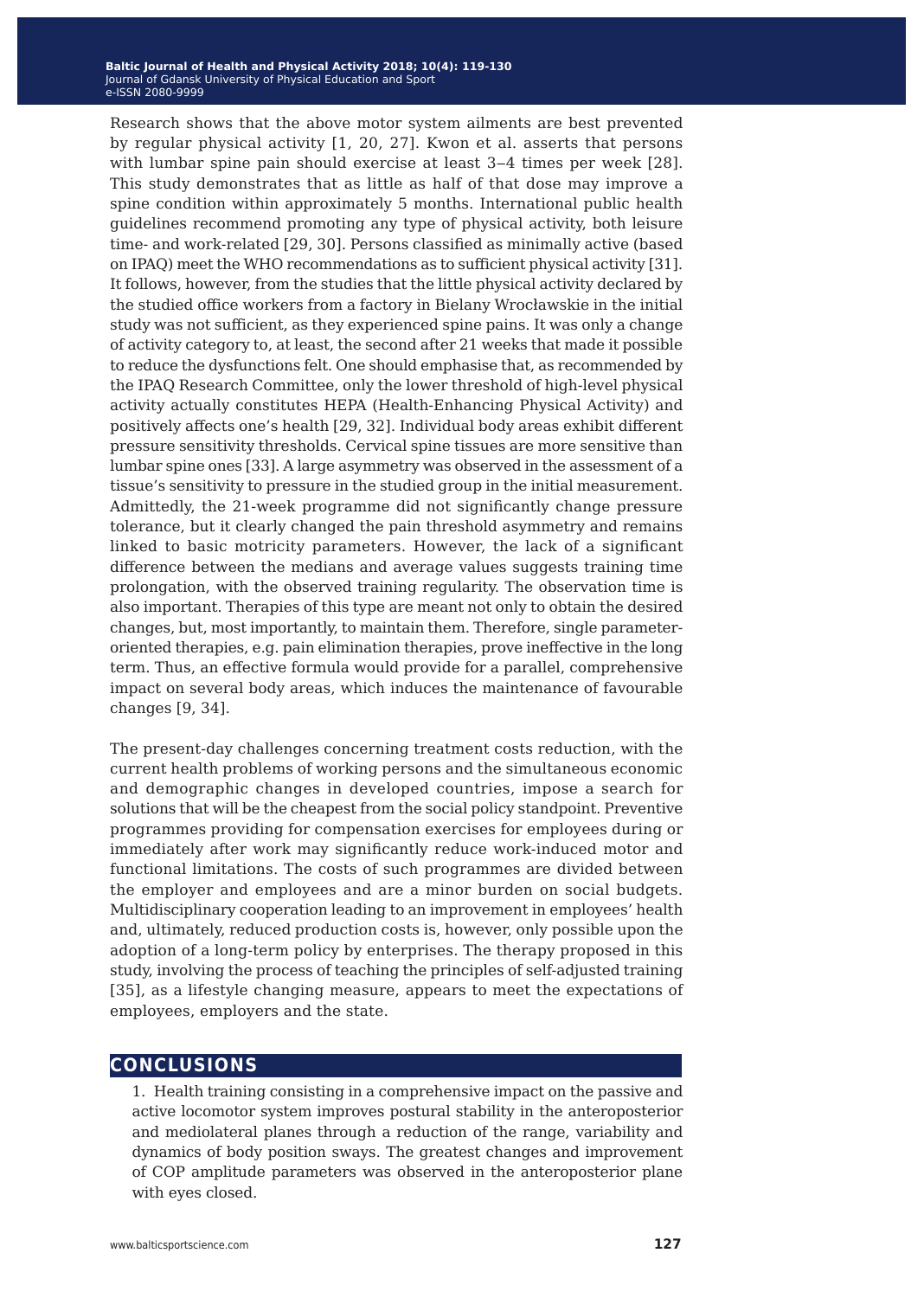2. There is a correlation between improved body stability and reduced pain intensity of spinal tissues.

3. There is a correlation between improved prioprioreception of lower limb symmetry and reduce pain of the L3-L4 in office workers with static dysfunction.

4. Multidisciplinary ambulatory rehabilitation (education + health training therapy) mobilises office workers and improves their motricity, essential from the safety standpoint. In consequence, it reduces pain asymmetry in persons with sedentary work-induced spine dysfunctions.

#### **acknowledgement**

The authors wish to thank the management and employees of Cargill Poland Branch Bielany Wrocławskie for employees' participation in the health training program and the creation of conditions to carry out this research.

Consent to research was approved by the Ethics Committee of the University School of Physical Education

#### **references**

- [1] Świątkowska B. Ból pleców przyczyny i zapobieganie [Back pain ‒ causes and prevention. Prevention and rehabilitation]. ZUS, 2006;4(14);7-10. Polish.
- [2] Merskey HM. Classification of chronic pain, Descriptions of chronic pain syndromes and definitions of pain terms prepared by International Association for the Study of Pain, Subcommittee on Taxonomy. Pain. 1986;Suppl 3:1-226.
- [3] Rubin D. Epidemiology and risk factors for spine pain. Neurol Clin. 2007;25(2):353-71. [https://doi.](https://doi.org/10.1016/j.ncl.2007.01.004) [org/10.1016/j.ncl.2007.01.004](https://doi.org/10.1016/j.ncl.2007.01.004)
- [4] Klimaszewska K, Krajewska-Kułak E, Kondzior D, Kowalczuk K, Jankowiak B. Quality of life in patients with lumbar spine pain syndromes. Nurs Top. 2011;19(1):47–54.
- [5] Simons D, Travell J, Simons L. Myofascial pain and dysfunction. In: The trigger point manuale. Baltimore: Lippincott Williams & Wilkins; 1999, 12.
- [6] Borg-Stein J, Simons D. Focused review: myofascial pain. Arch Phys Med Reh. 2002;83:40-9. [https://](https://doi.org/10.1053/apmr.2002.32155) [doi.org/10.1053/apmr.2002.32155](https://doi.org/10.1053/apmr.2002.32155)
- [7] Luoto S, Taimela S, Hurri H, Aalto H, Pyykkö I, Alaranta H. Psychomotor speed and postural control in chronic low back pain patients a controlled follow-up study. Spine (Phila Pa 1976). 1996;21(22):2621-7. <https://doi.org/10.1097/00007632-199611150-00012>
- [8] Sipko T, Kuczyński M. The effect of chronic pain intensity on the stability limits in patients with low back pain. J Manip Physiol Ther. 2013;36(9):612-618. <https://doi.org/10.1016/j.jmpt.2013.08.005>
- [9] Pieber K, Herceg M, Csapo R, et al. Effects of a multidisciplinary programme on postural stability in patients with chronic recurrent low back pain: preliminary findings. Eur Spine J Apr. 2016;25(4):1219- 25. <https://doi.org/10.1007/s00586-015-4293-3>
- [10] Della Volpe R, Popa T, Ginanneschi F, Spidalieri R, Mazzocchio R, Rossi A. Changes in coordination of postural control during dynamic stance in chronic low back pain patients. Gait Posture. 2006;24(3):349-55. <https://doi.org/10.1016/j.gaitpost.2005.10.009>
- [11] Wytrążek M, Barecka K, Huber J. Syndrome myofascial pain around the cervico-shoulder in young people. In: Tatarczuk J, Asienkiewicz R, Skorupka E, editors. Ontogeny and health promotion in the context of medicine, anthropology and physical education. Zielona Góra: University of Zielona Góra; 2011, 659-75.
- [12] Prabucki H. Spinal pains in children and youth. The growing medico-social problem. Pol Rev Heal Scien. 2015;2(43):93-96. [http://przeglad.amp.edu.pl/uploads/2015/2/93\\_2\\_43\\_2015.pdf](http://przeglad.amp.edu.pl/uploads/2015/2/93_2_43_2015.pdf)
- [13] Haraldstad K, Christophersen K-A, Helseth S. Health-related quality of life and pain in children and adolescents: a school survey. BMC Pediatr. 2017;17(1):174.<https://doi.org/10.1186/s12887-017-0927-4>
- [14] Petersen S, Brulin C, Bergström E. Recurrent pain symptoms in young schoolchildren are often multiple. Pain. 2006;121:145-50.<https://doi.org/10.1016/j.pain.2005.12.017>
- [15] Fredburger JK, Holmes GM, Agans RP, et al. The rising prevalence of chronic low back pain. Arch Intern Med. 2009;169(3):8-9.<https://doi.org/10.1001/archinternmed.2008.543>
- [16] Martin B, Deyo R, Mirza S, et al. Expenditures and health status among adults with back and neck problems. JAMA. 2008;299(6):656-64. <https://doi.org/10.1001/jama.299.6.656>
- [17] Wen C, Wai J, Tsai M, Yang Y, Cheng T, Lee M, et al. Minimum amount of physical activity for reduced mortality and extended life expectancy: a prospective cohort study. Lancet. 2011;378(9798):1244-53. [https://doi.org/10.1016/S0140-6736\(11\)60749-6](https://doi.org/10.1016/S0140-6736(11)60749-6)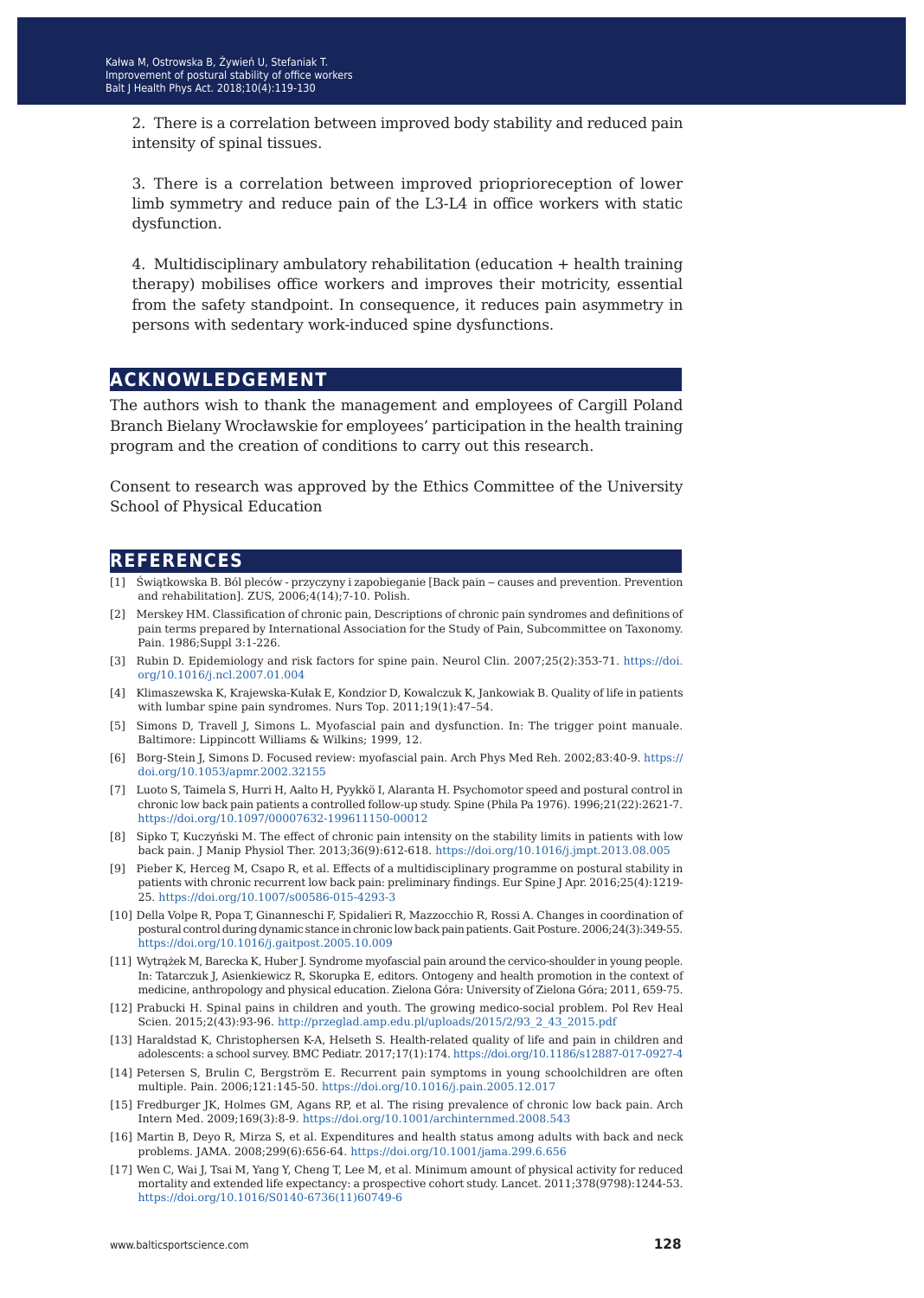- [18] Kałwa M, Stefaniak T. Spine condition improvement. Health training plan for persons with a movement deficit. Br J Med Med Res. 2016;11(10):1-15. <https://doi.org/10.9734/BJMMR/2016/20549>
- [19] Kuczyński M, Podbielska ML, Bieć D, Paluszak A KK. The basics of postural control assessment: what, how and why do we need to measure? Acta Bio-Optica Inform Medica. 2012;18(4):243-9.
- [20] Lord SR, Menz HB TA. A physiological profile approach to falls risk assessment and prevention. Phys Ther. 2003;83:237-252.
- [21] Chochowska M, Marcinkowski J. Importance of touch in medicine as an example of soft tissue manual therapy. Part I. Touch sensitivity, its improvement and objectification. Hygeia Public Heal. 2013;48(3):262-8.
- [22] Wytrążek M, Chochowska MHJ. Objectivization of a patient's state with myofascial pain syndrome in physiotherapy practice. Zesz Promocji Rehabil Ortop Neurofizjologii i Sport. 2012;1:56-65.
- [23] Kubasik W, Humpa F, Pawlak D. The pressure pain threshold assessment using algometer. Reh w Prakt. 2015;2:34-8.
- [24] Biernat E, Stupnicki RGA. International Physical Activity Questionnaire (IPAQ) Polish version. wych Fiz i Sport. 2007;51(1):47-54.
- [25] Bloxham S, Barter P, Scragg S, Peers C, Jane B, Layden J. Person-centered, physical activity for patients with low back pain: Piloting service delivery. Healthc. 2016;Jun;4(2):22. [https://doi.org/10.3390/](https://doi.org/10.3390/healthcare4020028) [healthcare4020028](https://doi.org/10.3390/healthcare4020028)
- [26] Allegri M, Montella S, Salici F, et al. Mechanisms of low back pain: a guide for diagnosis and therapy. F1000Research [Internet]. 2016;5:1530.<https://doi.org/10.12688/f1000research.8105.2>
- [27] Damasceno MV, Duarte M, Pasqua LA, Lima-Silva AE, MacIntosh BR, Bertuzzi R. Static stretching alters neuromuscular function and pacing strategy, but not performance during a 3-km running timetrial. PLoS One. 2014;9(6):1-8.<https://doi.org/10.1371/journal.pone.0099238>
- [28] Kwon M, Shim W, Kim M, et al. A correlation between low back pain and associated factors: a study involving 772 patients who had undergone general physical examination. J Korean Med Sci. 2006;e. 21(6):1086-91. <https://doi.org/10.3346/jkms.2006.21.6.1086>
- [29] WHO Report. Global Recommendations on Physical Activity for Health. 2015. Available from: http:// apps.who.int/iris/bitstream/10665/44399/1/9789241599979\_eng.pdf
- [30] Thompson P, Areny R, Riebe D, Pescatello L. New preparticipation health screening recommendations from ACSMs guidelines for exercise testing and prescription, Ninth Edition. Curr Sports Med Rep. 2013;12(4):215-7. <https://doi.org/10.1249/JSR.0b013e31829a68cf>
- [31] Guidelines for Data Processing and Analysis of the International Physical Activity Questionnaire. http://www.institutferran.org/documentos/scoring\_short\_ipaq\_april04.pdf. 2014.
- [32] WHO. The World Health Report. Reducing risks, promoting healthly life. Med po Dyplomie. 2004;13(9):47-55.
- [33] Binderup A, Arendt-Nielsen L, Madeleine P. Pressure pain sensitivity maps of the neck–shoulder and the low back regions in men and women. BMC Musculoskelet Disord. 2010;11:234-240. [https://doi.](https://doi.org/10.1186/1471-2474-11-234) [org/10.1186/1471-2474-11-234](https://doi.org/10.1186/1471-2474-11-234)
- [34] Garber C, Blissmer B, Deschenes M, Franklin B, Lamonte M LI. Quantity and quality of exercise for developing and maintaining cardiorespiratory, musculoskeletal, and neuromotor fitness in apparently healthy adults: guidance for prescribing exercise. Med Sci Sports Exerc. 2011;43:1334-1359. [https://](https://doi.org/10.1249/MSS.0b013e318213fefb) [doi.org/10.1249/MSS.0b013e318213fefb](https://doi.org/10.1249/MSS.0b013e318213fefb)
- [35] Guła-Kubiszewska H. Transfer of self- regulation rules of motor imaging into the accuracy of motor learning. In: Raczek J, Waśkiewicz Z, Juras G, editors. Current research in motor control. Katowice: University School of Phisical Education; 2000, 90-6.